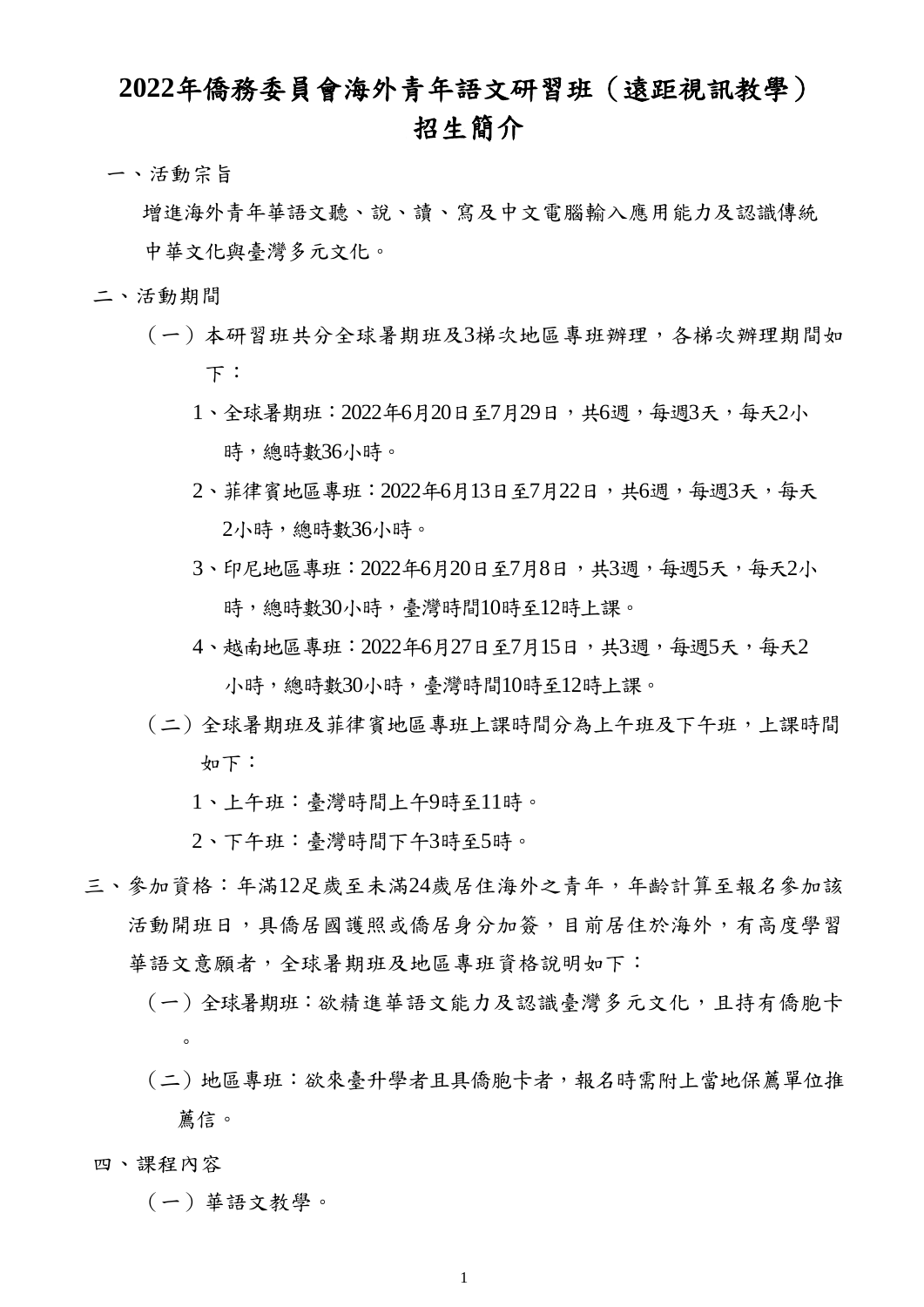(二)中文電腦輸入教學與網路應用課程:

 課程搭配使用本會全球華文網(www.huayuworld.org)之資源與活動 使學生透過課堂活動學習華語及電腦中文輸入。

(三)文化課程、臺灣探索及臺灣高科技產業介紹:

 除語言課程外亦提供文化課程。文化采風包含書法、紙藝、臉譜及文 化導覽(每梯次有以上四種課程,學生可依其意願選擇且至少選擇一 種課程),使學生能學習中華文化之內涵;臺灣探索為擴增實境導覽 (每梯次有4次活動,學生可自行選擇),使學生透過科技更了解臺灣 文化內涵;臺灣高科技產業介紹將撥放介紹影片,讓學員對臺灣科技 發展有更深的認識。

- (四)招生講座:
	- 1、全球班:
		- (1) 於網站上介紹來臺升學之管道(如海外聯合招生委員會)、大學 校院類型、學群及未來出路,讓學員對來臺升學有初步認識。
		- (2) 為鼓勵學員來臺升學,承辦單位將邀請國內大學在學僑生上線分 享在臺就學經驗,認識臺灣讀書環境。
	- 2、地區專班:
		- (1)報名表附「產學攜手合作僑生專班」名單,地區專班學員於報名時 依其志趣選擇1至3所學校科系,承辦單位將規劃學員與其選擇學校 進行線上面談,討論來臺就讀科系及未來生涯規劃。
		- (2)為鼓勵學員來臺升學,邀請產學攜手合作僑生專班在學僑生上線分 享在臺就學經驗,認識臺灣技職教育。
- (五)華語文能力測驗講座:
	- 為鼓勵學員參加華語文能力測驗,舉辦華語文能力測驗講座,讓學員瞭 解該測驗考試題型及用途。
- 五、研習特點

 $\sim$ 

- (一) 課程採密集式設計,依序增進學員聽、說、讀、寫及中文電腦輸入
- (二) 線上華語同步視訊課程(1位教師對5位以下學生),線上非同步自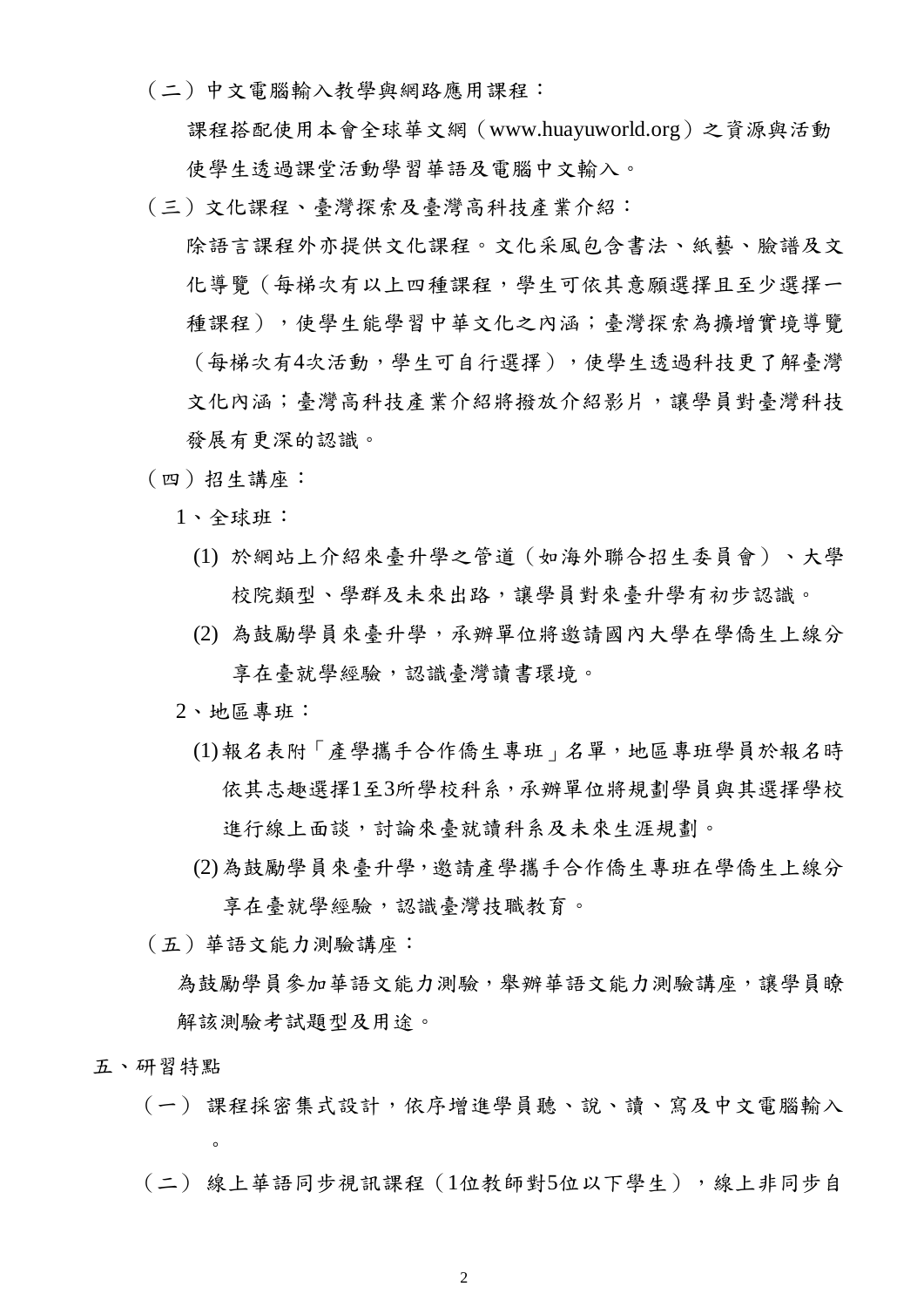學預習與複習課程。

- (三) 小班制,報名後參加華語文能力測驗快篩系統進行分級測驗,依學 生程度分級授課,並安排線上口試,準確掌握學員程度。
- (四) 針對地區專班,零華語基礎學員以僑居國母語授課。
- (五) 研習結束後,針對各班結業成績前10%優異學員,本會將頒發獎狀及 獎品,以茲鼓勵。
- 六、報名程序
	- (一) 報名及期限:各班自即日起開始受理報名,至開班前2週或當期人數 額滿即截止。
	- (二) 報名方式:請填具報名表並檢附照片1張及護照基本資料頁影本,透 過郵寄、電子郵件或就近至中華民國政府駐外單位,或海外文教服務 中心報名;未經前開單位核轉者,概不受理(國內報名恕不受理)。
- 七、注意事項
	- (一) 學員須自備電腦、網路、耳機及麥克風等。
	- (二) 本研習班費用由僑務委員會負擔,研習期間必須遵守本活動各項規定 ,如有重大違規情事,僑務委員會得依規定予以退班。
	- (三) 學員同步課程出席時數至少達總時數80%(不含始業式與結業式), 且學習評量及格者,本會將寄發中英文結業證書電子檔,並由承辦單 位傳送給結業成績及格學員。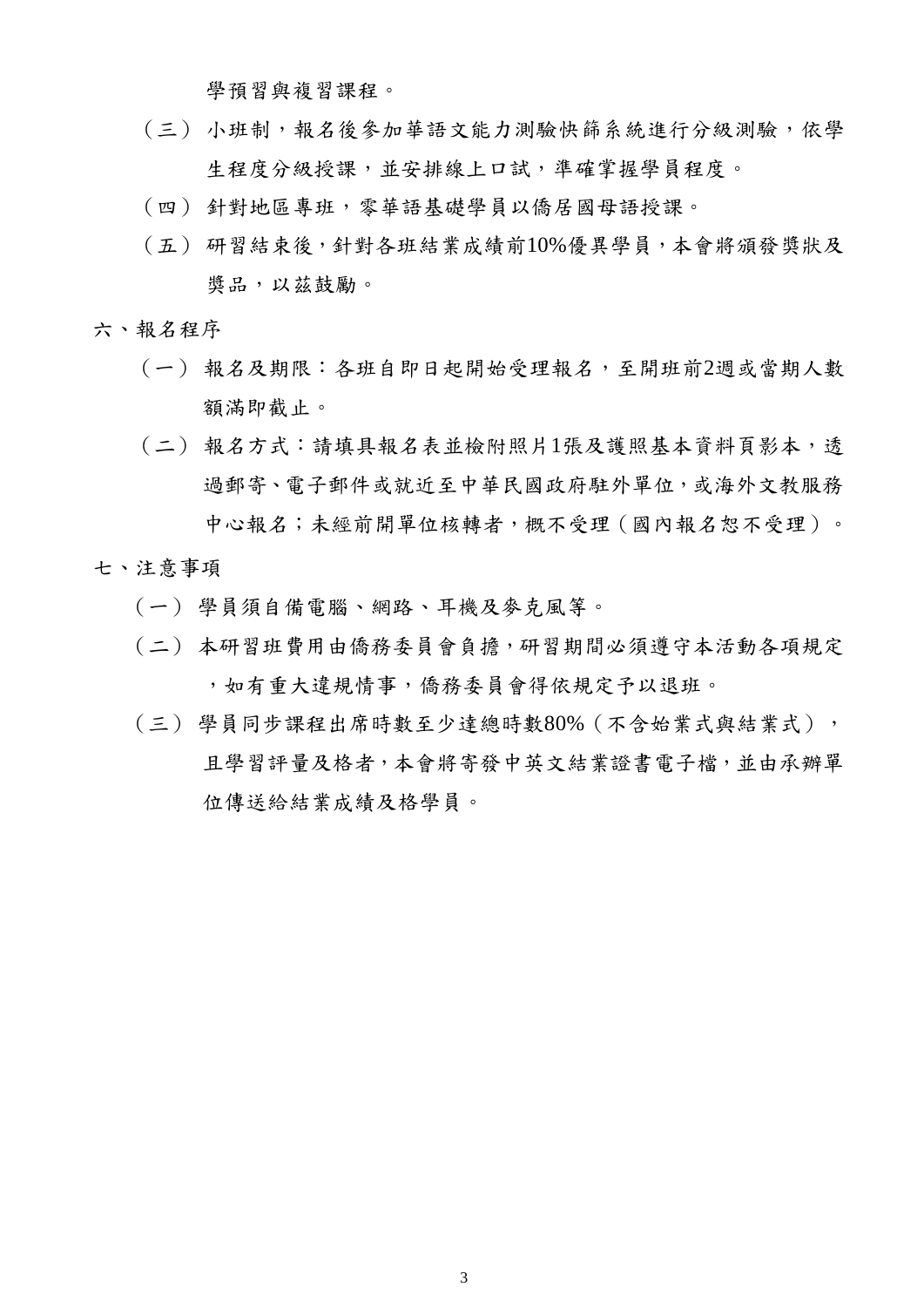## **Admission Guidelines of the 2022 Language Study Program for Compatriot Youth -Distance Learning**

## 1. Objective

To improve the Chinese listening, speaking, reading, writing, and Chinese computer input abilities of overseas compatriot youths and increase their understanding of traditional Chinese culture and Taiwan's diverse culture.

- 2. Classroom schedules
	- The program is divided into Global Class for summer vacation and 3 regional classes. The date for each class is as follows:
		- a. Global Class for summer vacation: June 20th to July 29th, 2022, (6 weeks, 3 days per week, 2 hours per day, 36 hours in total).
		- b. Regional Class for Philippines: June 13th to July 22nd, 2022, (6 weeks, 3 days per week , 2 hours per day, 36 hours in total).
		- c. Regional Class for Indonesia: June 20th to July 8th, 2022, (3 weeks, 5 days per week,2 hours per day, 30 hours in total, 10am to 12pm Taiwan time (GMT+8).
		- d. Regional Class for Vietnam: June 27th to July 15th, 2022, (3 weeks, 5 days per week, 2 hours per day, 30 hours in total, 10am to 12pm Taiwan time (GMT+8).
	- (2) For the Global Class, and Regional Class for Philippines, there are morning classes and afternoon classes.
		- a. Morning class: 9 am to 11 am Taiwan time (GMT+8).
		- b. Afternoon class: 3 pm to 5 pm Taiwan time (GMT+8).
- 3. Eligibility

Anyone aged 12 to 24 (age calculated to the first day of class of the program signed up for), holds a passport issued by his or her country of residence or a Taiwan passport with Overseas Compatriot Identity Endorsement, currently resides overseas, has strong desire to learn Mandarin. The eligibility descriptions for Global Class and Regional Class are below:

- (1)Global Class: Anyone who wants to improve their Mandarin ability and learn about Taiwanese culture; an Overseas Compatriot Card needs to be held when applying for the program.
- (2)Regional Class: Anyone who wants study in Taiwan and holds an Overseas Compatriot Card; a recommendation letter from local recommendation unit needs to be submitted with the application.
- 4. Course Contents
	- (1) Mandarin teaching.
	- (2) Chinese computer input techniques and network application classes: The classes will use Overseas Community Affairs Council (OCAC) "Huayuworld.org" resources and activities, allowing students to learn Mandarin and Chinese computer input methods through class activities.
	- (3) Cultural Classes, Exploration in Taiwan and Introduction to Taiwan's high-tech industry: As well as language, cultural classes will be provided. For Cultural Classes, the classes include calligraphy, paper art, oriental mask painting, and cultural tours. (every batch will offer the aforementioned four classes and students can choose at least one according to their interest; Exploration in Taiwan will be Augmented Reality tours (four activities each batch from which students can choose,) to allow students to learn about Taiwan's culture through technology; for Introduction to Taiwan's high-tech industry, an introductory film will be shown to give students a deeper understanding of Taiwan's technological development.
	- (4) Enrollment lecture:
		- A.Global Class:

I.There will be an area on the exclusive website for introducing the admission channels for studying in Taiwan (e.g. University Entrance Committee for Overseas Chinese Students), types of universities in Taiwan, academic subjects and career choices, to establish a preliminary understanding of study environment in Taiwan.